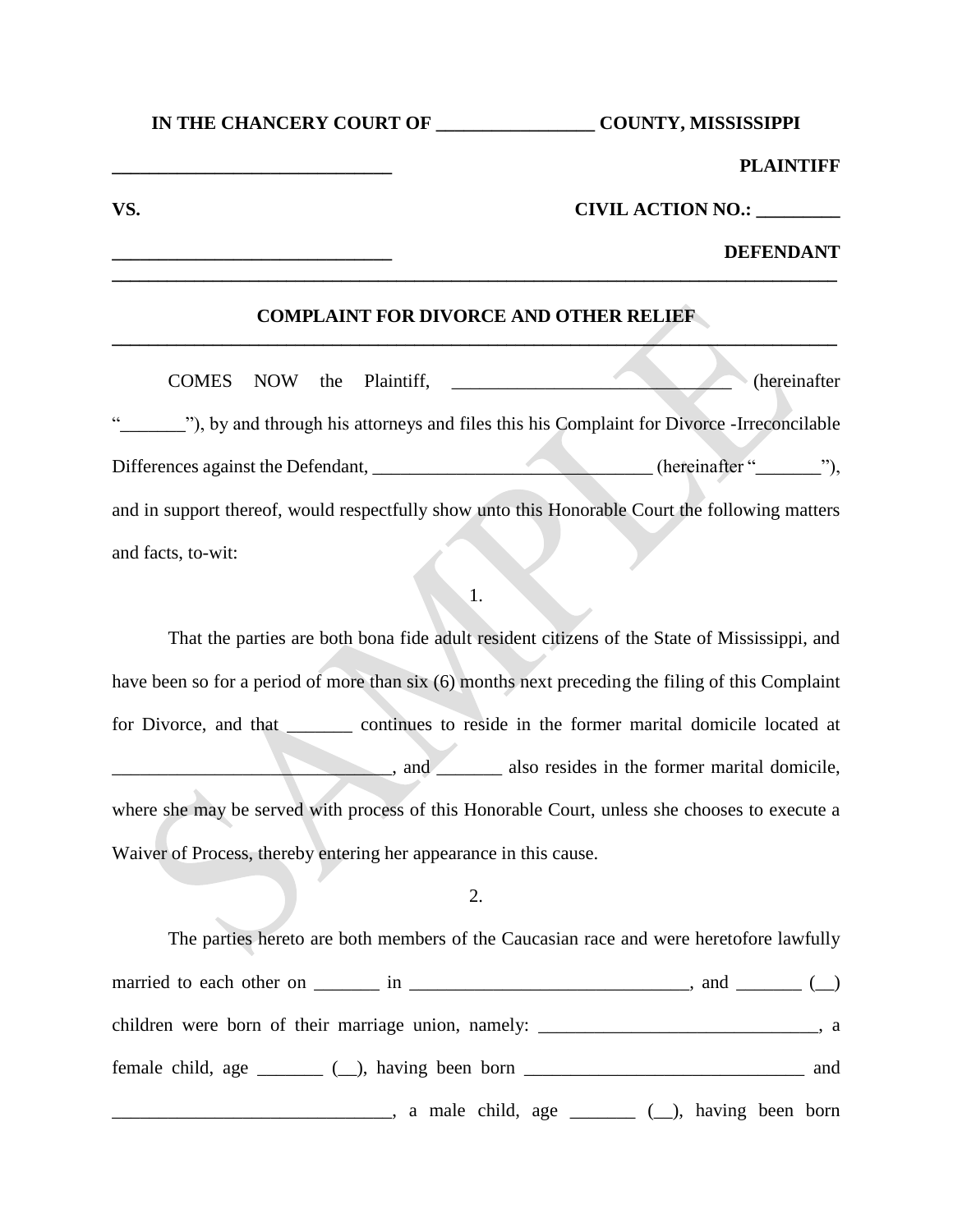would show that to the best of his knowledge no other children are to be born of this marriage union, for \_\_\_\_\_\_\_is not now pregnant. \_\_\_\_\_\_\_would further show that he has not participated as a party, witness, or in any capacity in any other litigation concerning the custody of said minor children in this or in any other state; that \_\_\_\_\_\_\_has no information of any custody proceeding concerning the minor children pending in any Court of this or any other State; and \_\_\_\_\_\_\_does not know of any person, not a party to these proceedings, who has physical custody of the minor children or who claims to have custody or visitation rights with respect to said minor children.

#### 3.

\_\_\_\_\_\_\_would show that he shall keep \_\_\_\_\_\_\_informed of his full address, including state, city, street, house number, and telephone number, if available, unless excused in writing by the Court. Pursuant to Uniform Chancery Rule 8.06, \_\_\_\_\_\_\_ shall, within five (5) days of changing his address, so long as the children remain minors, notify in writing the Clerk of the Court which has entered any Order providing for custody or visitation of his full new address and should furnish \_\_\_\_\_\_\_a copy of such notice, with said notice including the court file number, and with the Clerk docketing and filing such notice in this cause. In the event of a threat, disaster, or other emergency, such as a hurricane, which causes an emergency evacuation, \_\_\_\_\_\_\_ shall notify of the location and well-being of the children as soon as reasonably possible.

#### 4.

The Plaintiff now charges and alleges that during the aforesaid period of the married life of these parties and just immediately preceding the date on which these parties separated within their home on or about \_\_\_\_\_\_\_, in \_\_\_\_\_\_\_County, Mississippi, irreconcilable differences and other disputes arose between them, and they can no longer live together as husband and wife.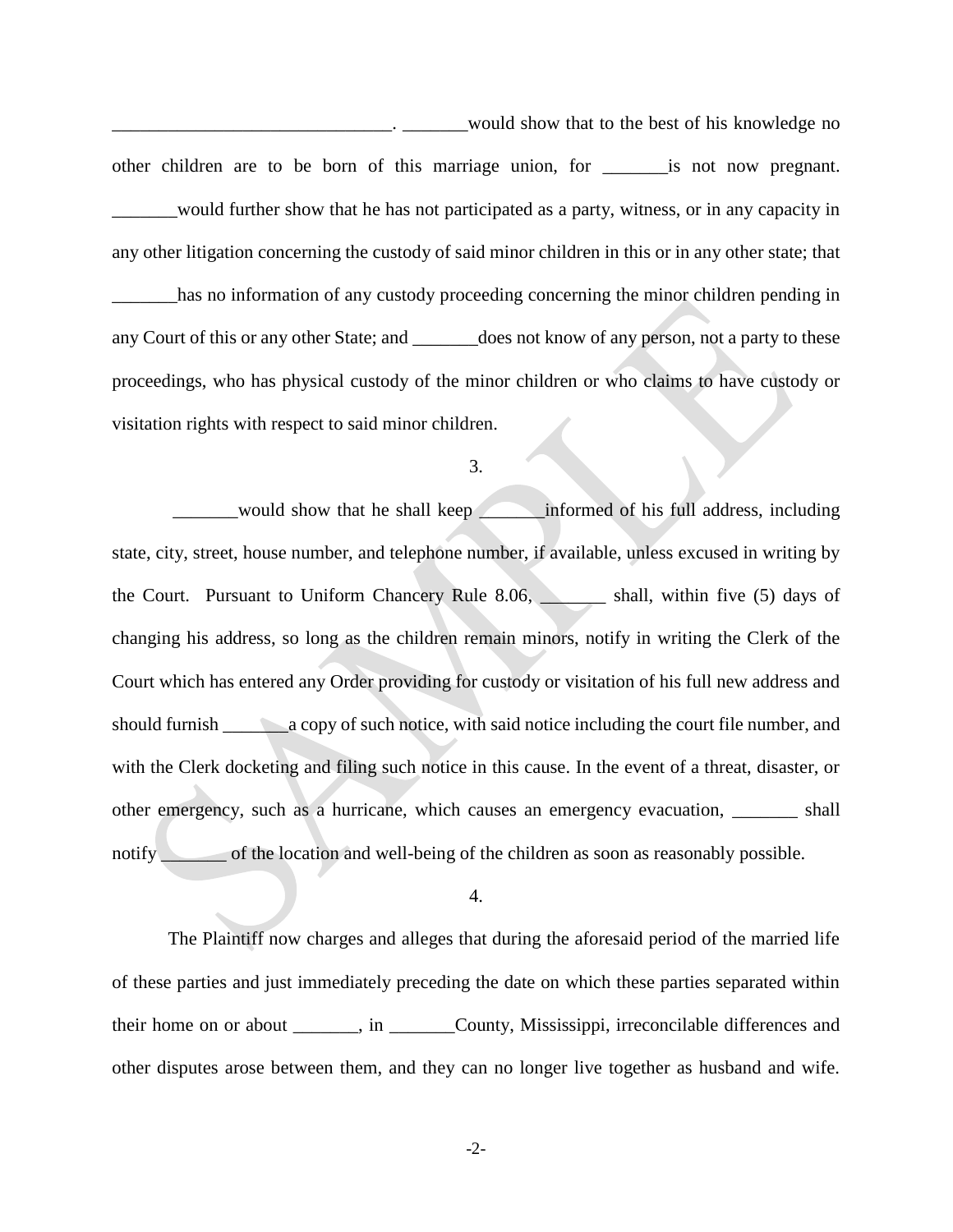Plaintiff has been fully advised and believes that he is entitled to a divorce on the ground of irreconcilable differences, as provided by Miss. Code Ann. 93-5-2 (Rev. 2004).

5.

The Plaintiff would further show unto the Court that he will attempt to enter into a written agreement with respect to the care, custody, control and maintenance of the minor children, and for the settlement of all property rights between the parties, which agreement will be fair, adequate and satisfactory. A true and correct copy of said agreement will be presented to the Court for consideration with the Final Judgment of Divorce; said agreement should be approved by the Court and made a part of any Final Judgment rendered herein. The Plaintiff alone is being represented by \_\_\_\_\_\_\_\_\_\_\_\_\_\_\_\_\_\_\_\_\_\_\_\_\_\_\_\_\_\_.

WHEREFORE, PREMISES CONSIDERED, Plaintiff respectfully prays that this, his Complaint for Divorce-Irreconcilable Differences be received and filed, and that upon a final consideration of said Complaint, that this Court issue its Judgment, granting the following relief:

- (A) A final and absolute divorce and dissolution of the marriage of the parties on the ground of irreconcilable differences;
- (B) That the Court find that the Child Custody and Property Settlement Agreement to be negotiated between the parties, which will be attached to the Final Judgment of Divorce and marked as Exhibit "A", adequately and sufficiently provides for the settlement of all property rights and any and all other rights and obligations existing between the parties as a result of their marriage contract and relationship, and that the Court will approve the same, ordering that said parties duly perform each act and thing agreed to therein, and that said Agreement be made a part of this Court's Final Judgment;
- (C) That upon the expiration of sixty (60) days from the date of filing of this Complaint